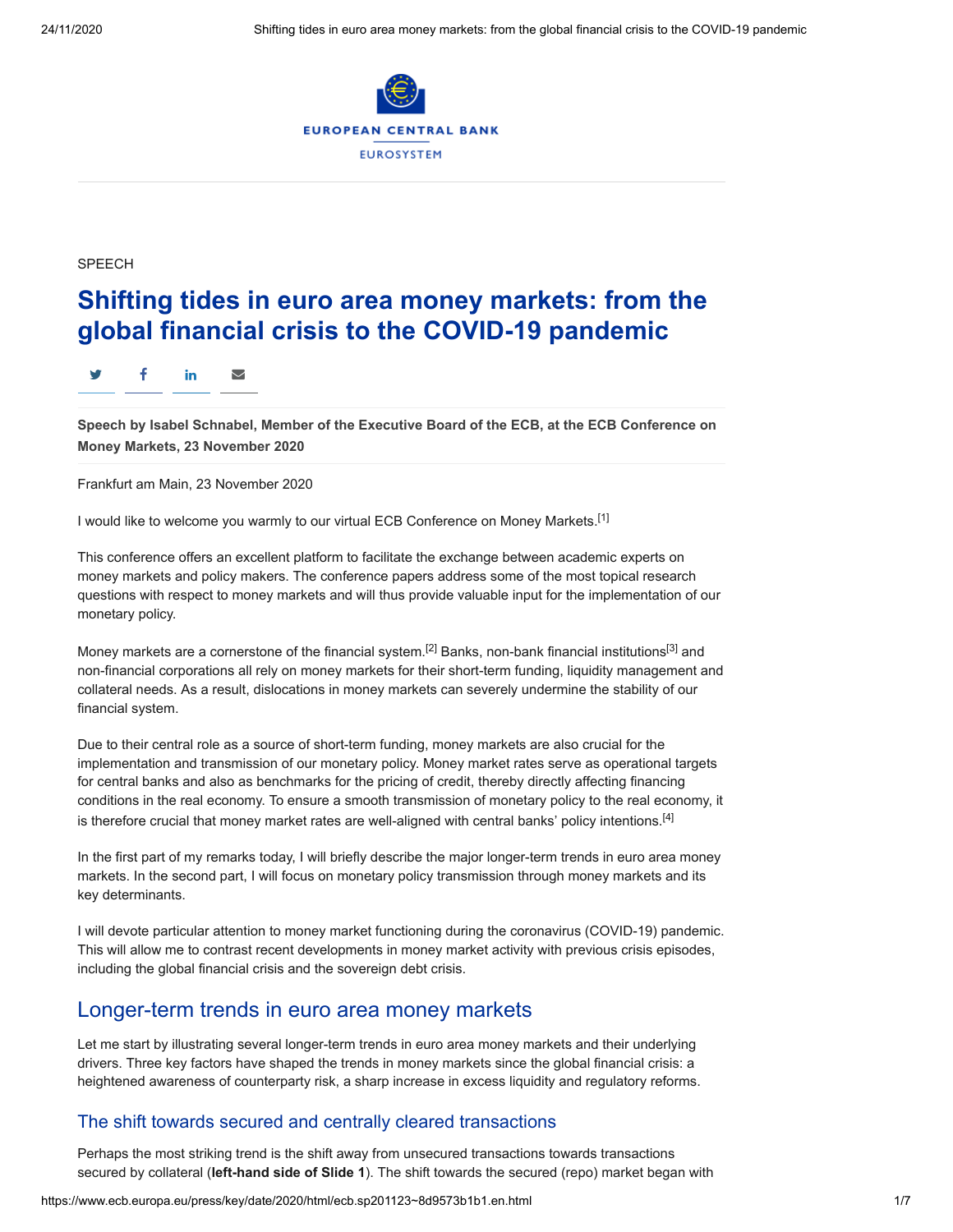24/11/2020 Shifting tides in euro area money markets: from the global financial crisis to the COVID-19 pandemic

the financial and sovereign debt crises and was driven by heightened financial market stress and the significant counterparty risk it exposed for unsecured money market transactions.<sup>[5]</sup>

The expansion of central bank liquidity provision during and after the global financial crisis substituted for impaired markets and thereby further reduced the need of market participants to rely on money markets for their liquidity. Instead, a substantial part of money market transactions in recent years has been driven by the demand for specific types of collateral.<sup>[6]</sup> Additionally, as a result of changes in the regulatory environment, unsecured money market transactions have become more costly in terms of bank capital and liquidity requirements.[7] This development has reinforced the shift towards secured money market transactions.

Another trend is the marked shift in the types of counterparties involved in money market transactions. An increasing share of trades is cleared through central counterparties (CCPs) (**right-hand side of Slide 1**). CCPs mitigate counterparty risk and reduce the reliance on costly collateral by providing netting services. <sup>[8]</sup> They have been an integral part of the policy response to the shortcomings uncovered by the global financial crisis. Beyond the use of CCPs, the share of transactions between banks and non-banks has gradually increased, whereas banks have lower incentives to transact with each other in the current environment of abundant central bank liquidity.

These trends likely contributed to the relative resilience of short-term money markets since the onset of the COVID-19 pandemic. Secured transactions, a majority of which are cleared by CCPs, have been much less affected by the tensions in the spring than unsecured trades.

### Changing anchors for money market rates

Changes in central bank policies and regulation have also had a significant impact on money market rates, leading, in particular, to changing anchors for money market rates.

The financial and sovereign debt crises saw a heightened volatility of money market rates (**left-hand side of Slide 2**). Unsecured rates and repo rates secured by stressed sovereign collateral were particularly affected. Prior to 2008, short-term money market rates had been anchored to the ECB's Main Refinancing Operations (MRO) rate.

Following the shift to a fixed-rate full-allotment approach, which led to an unprecedented increase in excess liquidity, these rates moved towards the Deposit Facility Rate (DFR). This gave rise to an effective shift from a corridor system with scarce liquidity to a floor system with ample (excess) liquidity.<sup>[9]</sup>

After 2015, another shift occurred. Repo rates gradually moved below the DFR, starting with repos backed by German and French government bonds. These movements reflected a shortage of safe collateral assets, particularly around regulatory reporting dates such as quarter- and year-ends (**right-hand side of Slide 2**).

Two factors contributed to a growing scarcity of safe collateral: asset purchases by central banks and regulatory reforms that required banks to increase their holdings of safe and liquid securities. Until more recently, these factors were exacerbated by the absence of an effective securities lending programme.

The €STR rate, which also includes transactions with non-banks, has also edged below the DFR. One reason for this shift is the segmentation between banks, which have access to the ECB's deposit facility, and non-banks as well as entities outside of the euro area, which do not have access. The conference paper by Eisenschmidt. Ma and Zhang  $(2020)^{[10]}$  studies how this market segmentation can affect monetary policy transmission.

## Monetary policy transmission through money markets

I will now turn to the determinants of monetary policy transmission through money markets. One metric that can be used as an indicator of monetary policy pass-through is the volume-weighted cross-sectional dispersion of money market overnight rates (**Slide 3**). This metric, proposed by Duffie and Krishnamurthy (2016), is a useful way to combine information on money market rates and volumes.[11]

Intuitively, the dispersion index is low in relatively frictionless markets. Increases in dispersion indicate that money market rates do not move in tandem, which can signal impairments in the pass-through of the

https://www.ecb.europa.eu/press/key/date/2020/html/ecb.sp201123~8d9573b1b1.en.html 2/7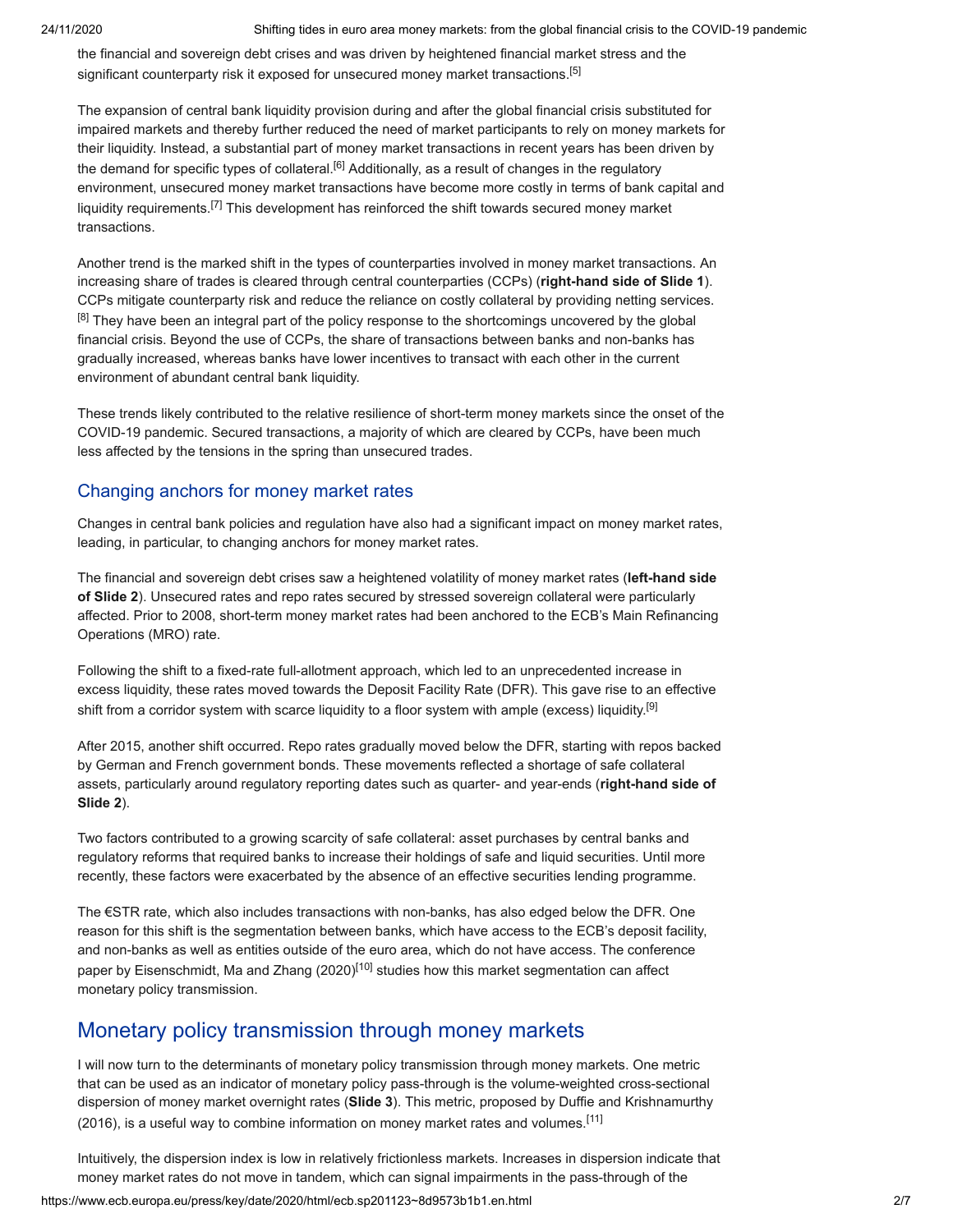monetary policy stance to private market rates.

Based on the dispersion index, I will highlight the changing role of factors affecting monetary policy transmission in the euro area through money markets since the global financial crisis. I will focus on three key factors that have an impact on the transmission of monetary policy decisions through money markets: financial stress, central bank liquidity provision and regulatory changes.

#### Financial stress

Prior to 2015, financial stress indicators exhibited a strong co-movement with the dispersion index (**Slide 4**). However, this relationship has since become less pronounced.

The de-coupling of financial stress indicators and the dispersion index is particularly striking during the recent pandemic period. In the spring of 2020, when indicators of financial stress increased dramatically, the dispersion index of overnight money market rates remained at remarkably low levels, mainly owing to the structural shift to largely secured transactions and the high amounts of central bank liquidity outstanding even before the pandemic.

The low dispersion across overnight rates during the pandemic stands in contrast to the sharp and persistent rise in term money market and commercial paper rates, which points to measurable tensions in other segments of the market (**left-hand side of Slide 5**). Commercial paper rates rose quickly as the demand for commercial paper from non-bank financial institutions froze at the height of the pandemic crisis. In March 2020, investment and money market funds faced heavy withdrawals from their investors due to a dash for cash and tried to sell off commercial paper before maturity to build up liquidity buffers.<sup>[12]</sup>

The events of the spring therefore clearly demonstrated the extent to which the liquidity management policies of non-banks can have severe ramifications for broader market functioning and hence also for the transmission of monetary policy. In particular, the tensions in the commercial paper market also affected the term unsecured money market, not least because commercial paper rates are often used as a reference for the pricing of EURIBOR under the hybrid methodology.

The Eurosystem reacted decisively to the tensions in financial markets that extended well beyond the money and commercial paper market. We launched additional liquidity-providing operations for banks against an expanded set of collateral via targeted longer-term refinancing operations (TLTROs) at highly favourable rates, longer-term refinancing operations (LTROs and PELTROs) as well as foreign currency liquidity arrangements (swap and repo lines).

In addition, the Eurosystem sharply expanded its purchases of public and private sector assets, which also included purchases of commercial paper, under the Pandemic Emergency Purchase Programme (PEPP) and the Asset Purchase Programme (APP).<sup>[13]</sup>

The Eurosystem's policy interventions effectively eased the liquidity strains observed in the spring of 2020 and supported market functioning by ensuring ample liquidity support for banks and stopping selfreinforcing fire-sale dynamics in key financial market segments, such as investment and money market funds.[14]

The interventions have had a sustained effect on money markets in the euro area. Both EURIBOR and commercial paper rates have continued to recede in recent months and are currently at historically low levels.[15] The yield curve in unsecured money markets has flattened substantially even compared to the pre-crisis period (**right-hand side of Slide 5**). These low money market rates support the Eurosystem's highly accommodative monetary policy stance.

#### Central bank liquidity provision

This brings me to the second factor, namely central bank liquidity provision, which influences the effective pass-through of monetary policy decisions to money market rates and financing conditions more broadly. The relation between excess liquidity and overnight money market rate dispersion has also changed since the global financial crisis.

Prior to 2015, higher levels of excess liquidity tended to lower the dispersion of money market rates (**Slide 6**). After 2015, increases in dispersion also occurred in periods of ample and rising excess liquidity.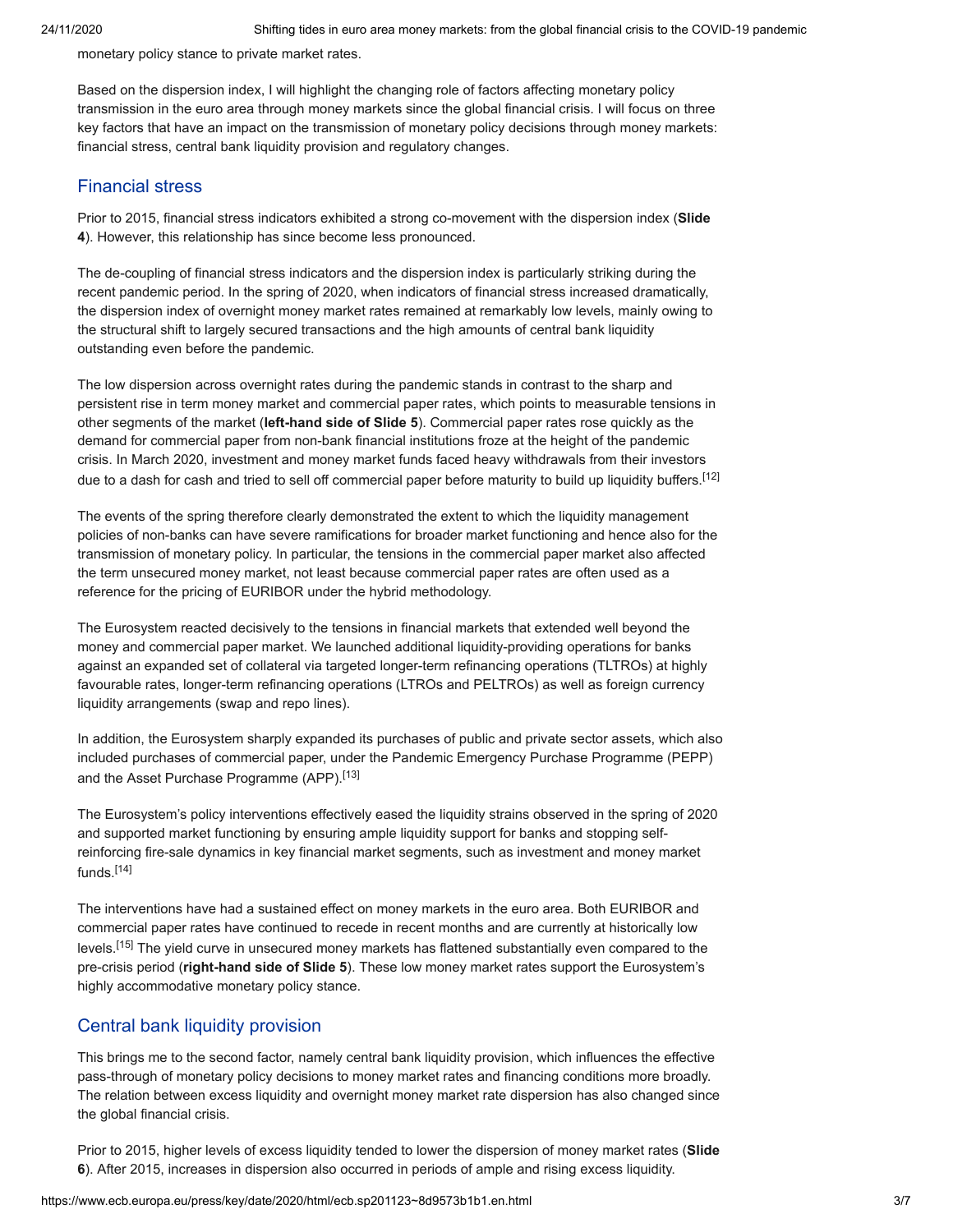There are several reasons for this changing relationship.

Prior to 2015, central bank liquidity provision and the associated Eurosystem balance sheet expansion were driven by the need to restore an impaired monetary policy transmission mechanism, caused by heightened market stress during the financial and sovereign debt crises.

During the global financial crisis, when the unsecured interbank market came under stress, banks turned to the central bank to obtain liquidity. The Eurosystem essentially assumed the liquidity-providing role of the private market. During the sovereign debt crisis in the euro area, banks once again increased their demand for central bank liquidity. The provision of central bank liquidity also stimulated the supply of liquidity in the private market, especially to banks located in the periphery.<sup>[16]</sup> The optimal design of central bank liquidity policies is an important research question, which is examined in the conference paper by Robatto (2020).[17]

The experience from these two crisis episodes shows that central bank liquidity provision can stimulate market functioning and lower money market rate dispersion.<sup>[18]</sup> During the pandemic, this was also clearly visible, as exemplified by the impact of our measures on term money market and commercial paper rates. [19]

After 2015, excess liquidity was primarily driven by the Eurosystem's large-scale asset purchases. Although excess liquidity reached new highs with the implementation of asset purchases and financial stress remained at relatively low levels, the dispersion index rose substantially in 2015 and 2016.

One factor that could cause such a rise is an uneven distribution of excess liquidity across countries or across banks and non-banks, similar to what had happened in US money markets in September 2019.[20]

However, in recent years, the divergence across overnight money market rates was primarily driven by repo rates secured by high-quality collateral. Research suggests that this increase in the dispersion index can be linked to scarcity effects, as asset purchases and the increased regulatory demand for safe government bonds withdrew collateral assets from the financial system.[21]

To alleviate these scarcity effects, the Eurosystem introduced the securities lending programme in April 2015. However, the programme was initially only sparsely used. Only when the ECB introduced the cashcollateral option in December 2016, securities lending increased and contributed to lowering the dispersion of money market rates, thus supporting monetary policy transmission (**Slide 7**).[22] Just recently, the Eurosystem adjusted the pricing of the securities lending programme as of November 2020,[23] to reflect changes in euro area repo market conditions since December 2016 and to ensure that the Eurosystem securities lending facilities remain an effective backstop. This pricing adjustment has resulted in a pronounced increase in the ECB's securities lending activity as measured by the outstanding balance of securities on loan. Counterparty feedback received to date suggests that the new pricing does not constitute a material change in policy but might help to alleviate some pressure in the repo market ahead of the year-end.

There are two other factors that have further alleviated collateral scarcity after December 2016. First, the set of securities eligible for APP purchases was expanded in January 2017. Second, anecdotal evidence suggests that the use of private securities lending operations has increased.<sup>[24]</sup> The conference paper by Jank, Moench and Schneider (2019) investigates the re-use of collateral in response to scarcity induced by the Eurosystem's large-scale asset purchases.<sup>[25]</sup>

Since March 2020, excess liquidity and the size of the Eurosystem balance sheet have increased further, driven by the implementation of additional asset purchases under the PEPP and the APP, as well as the allotment of the TLTROs. Although the increase in asset purchases since March was substantial, scarcity effects have not become more pronounced.<sup>[26]</sup> Most importantly, COVID-19 related fiscal measures have led to a higher supply of government bonds, thus mitigating the effect of asset purchases on collateral scarcity.

Collectively, these developments have limited the dispersion of money market rates during the COVID-19 pandemic period and thus provided tangible support for a smooth functioning of short-term money markets in the euro area.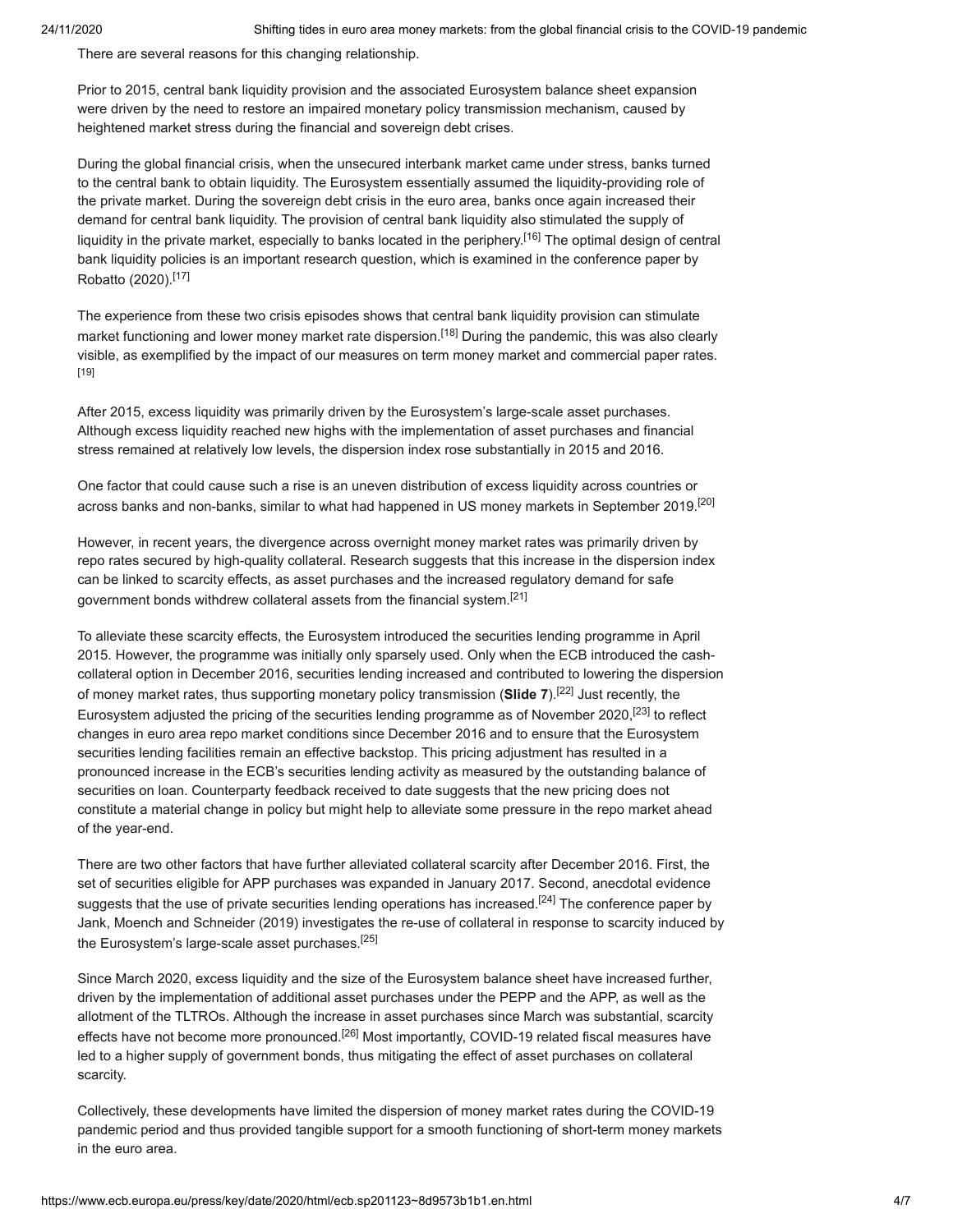#### Regulatory changes

The regulatory environment has become another important determinant of money market functioning in recent years. The banking sector reforms introduced after the global financial crisis were crucial for enabling the banking sector to play a supporting role in the pandemic crisis. But the Basel III regulatory reforms also imposed new requirements for banks, which had a bearing on their balance sheet capacity. In turn, these regulatory amendments likely affected market functioning because banks act as key intermediaries in money markets.

Since 2015, when the leverage ratio and the liquidity coverage ratio (LCR) regulations were phased in, the dispersion index started to spike regularly at quarter-ends (**Slide 8**). These spikes coincided with banks' leverage ratio reporting dates. Research suggests that banks whose leverage ratio is close to the regulatory minimum scale down their balance sheet at quarter-ends by reducing money market borrowing. This "window-dressing" behaviour has a market-wide impact: money market rates decrease and rate dispersion increases at quarter-ends.<sup>[27]</sup> Focusing on the regulatory environment in the aftermath of the global financial crisis, the conference paper by Correa, Du and Liao (2020) investigates how U.S. global systemically important banks supply dollar liquidity in repo and foreign exchange swap markets.<sup>[28]</sup>

In reaction to the COVID-19 pandemic, the ECB provided temporary regulatory relief to banks. The most relevant measures for money market functioning included the relaxation of the LCR requirement and the temporary exclusion of central bank reserve holdings from the leverage ratio.

The relaxation of the LCR requirement enables banks to use their liquidity buffers under stress, even if this implies that their LCR falls below the required minimum level of 100%. This measure thus allows for more flexibility in banks' liquidity management. The temporary exclusion of central bank reserve holdings from the leverage ratio alleviates bank balance sheet constraints and contributes to reducing the quarter-end effects in money markets. It also ensures that bank participation in monetary policy operations is not unduly affected by the regulatory requirements.<sup>[29]</sup>

The introduction of these temporary regulatory relief measures is expected to support the functioning of money markets beyond the year-end. This also has positive ramifications for the smooth transmission of the Eurosystem's monetary policy decisions to the real economy.

## **Conclusion**

I would now like to conclude my remarks.

I have shown that, since the global financial crisis, money markets have experienced important structural shifts. These changes likely supported the functioning of money markets during the COVID-19 pandemic. Money market activity remained comparatively resilient. Most importantly, the decisive policy response by the Eurosystem prevented localised tensions from turning into a broader liquidity crisis, thereby ensuring the smooth transmission of our monetary policy.

Looking ahead, three developments deserve careful monitoring. First, the availability of collateral in secured markets will remain decisive for market functioning, particularly against the backdrop of ongoing central bank asset purchases, even if collateral scarcity is mitigated by the broad fiscal policy response to the COVID-19 pandemic. Second, a high level of excess liquidity may further reduce cash-driven activity in some market segments, potentially raising challenges for setting money market benchmark rates. And third, non-bank financial institutions play an increasingly important role in money markets. Their market activity has a bearing on the formation of some money market rates, including the €STR. Unlike banks, these market participants often do not have access to central bank operations. Were the transmission across money market rates to weaken, or rates to decouple from policy intentions, this could have implications for monetary policy implementation in the future.

Understanding the changing forces that affect money market activity is essential for policy makers. To foster an improved understanding of recent trends in money markets, this conference brings together some of the best academics, central bankers and practitioners. I look forward to many insightful discussions over the next two days.

Thank you very much for your attention.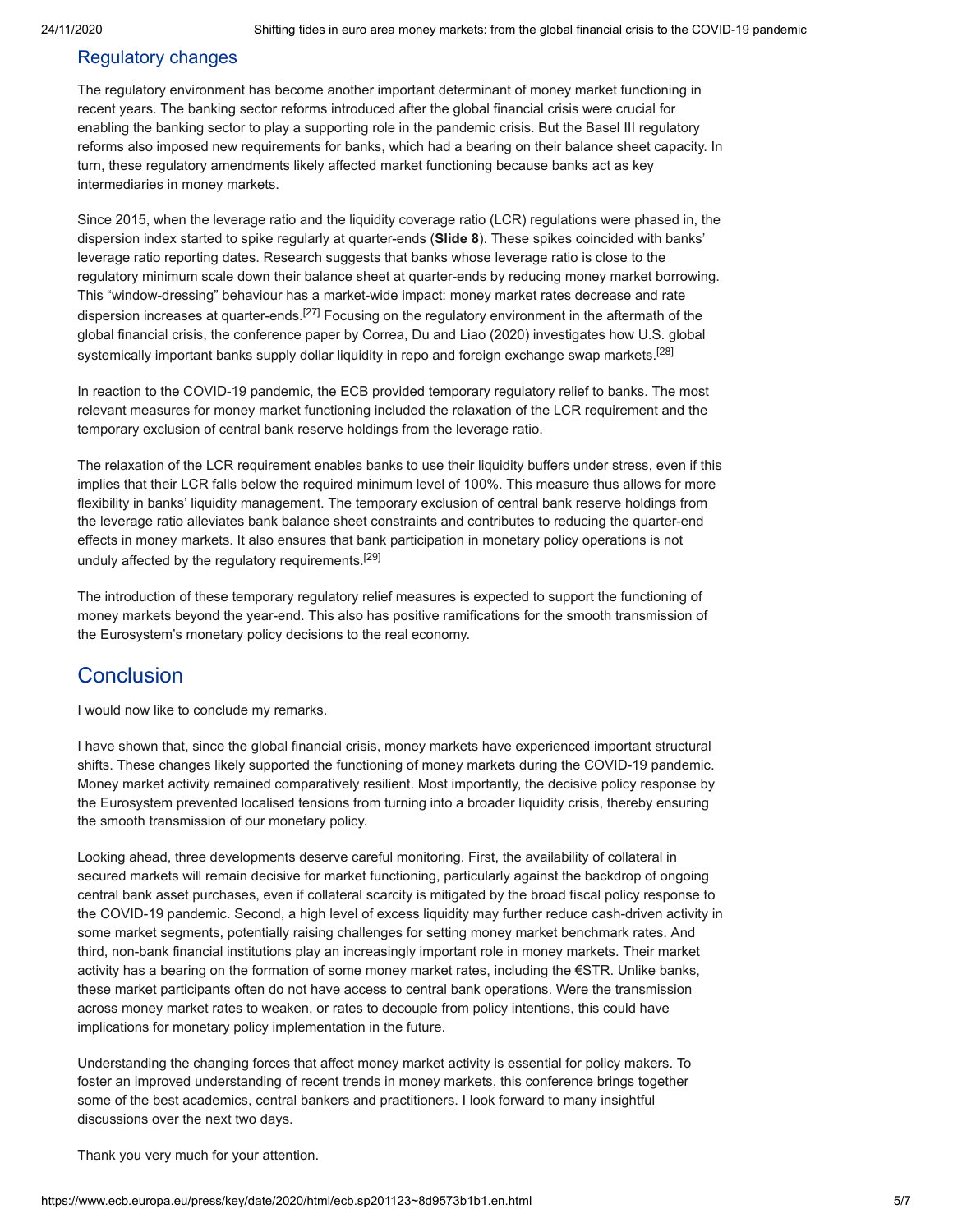$[1]$  I would like to thank Marie Hoerova for her contributions to this speech.

[2] This speech builds on the recently published ECB Discussion Paper "Money Markets, Central Bank Balance Sheet and Regulation"; see Corradin, S., Eisenschmidt, J., Hoerova, M., Linzert, T., Schepens, G. and Sigaux, J.-D. (2020), "Money Markets, Central Bank Balance Sheet and Regulation", ECB Discussion Paper No. 2483.

<sup>[3]</sup> A non-bank financial institution is a financial institution that does not provide the traditional banking intermediation role, in particular it does not accept demand deposits from the public. Examples of non-bank financial institutions are investment funds, money market funds, central clearing counterparties (CCPs), insurance companies, pension funds and hedge funds.

[4] There are several channels through which money market conditions affect lending conditions. For example, the conference paper by Corbae and Gofman (2019) points out one novel channel, namely that interbank markets provide a channel for banks to collude in the market for business loans; see Corbae, D and Gofman, M. (2020). "Interbank Trading, Collusion, and Financial Regulation", Working Paper. Altavilla, Carboni, Lenza, and Uhlig (2019) document that the cross-sectional dispersion in unsecured interbank money market rates significantly raises lending rates banks charge to firms, with a peak effect of around 100 basis points during the global financial crisis and the euro area sovereign debt crisis; see Altavilla, C., Carboni, G., Lenza, M. and Uhlig, H. (2019), "Interbank Rate Uncertainty and Bank Lending," ECB Working Paper No 2311.

[5] See Heider, F., Hoerova, M. and Holthausen, C. (2015), "Liquidity Hoarding and Interbank Market Spreads: The Role of Counterparty Risk", Journal of Financial Economics, 118(2), pp. 336-354.

[6] See, e.g., Brand, C., Ferrante, L., and Hubert, A. (2019), "From Cash- to Securities-Driven Euro Area Repo Markets: The Role of Financial Stress and Safe Asset Scarcity", ECB Working Paper No. 2232.

[7] Regulatory changes have also led to a higher demand for collateral assets. The implications of the increasing role of collateral in financial markets for financial stability and monetary policy are reviewed in Corradin, S., Heider, F. and Hoerova, M. (2017), "On Collateral: Implications for Financial Stability and Monetary Policy", ECB Discussion Paper No. 2107.

[8] For a discussion of the role played by the CCPs in counterparty risk insurance and collateral saving, see, e.g., Biais, B., Heider, F. and Hoerova, M. (2012), "Clearing, Counterparty Risk and Aggregate Risk", IMF Economic Review, 60(2), pp. 193-222.

<sup>[9]</sup> Excess liquidity refers to central bank liquidity provision in excess of bank minimum reserve requirements and autonomous factors.

[10] Eisenschmidt, J., Ma, Y. and Zhang, A. L. (2020), "Monetary Policy Transmission in Segmented Markets", Working Paper.

[11] Duffie, D. and Krishnamurthy, A. (2016), "Passthrough Efficiency in the Fed's New Monetary Policy Setting", in Designing Resilient Monetary Policy Frameworks for the Future, Federal Reserve Bank of Kansas City, Jackson Hole Symposium. The index compares deviations of each of the short-term (overnight) money market rates from Chart 2 to the volume-weighted mean rate, and creates a volume-weighted index of these deviations. The index for the euro area shown in Chart 4 is from Corradin et al. (2020), op. cit.

[12] Liquidity buffers maintained by the money market funds currently support trading volumes in the short-term unsecured money market. Liquidity placed by money market funds with banks also enter the formation of some money market rates, like the €STR.

[13] The rationale for expanding the purchases of non-financial commercial paper in the spring is explained in: de Guindos, L. and Schnabel, I. (2020), "The ECB's commercial paper purchases: A targeted response to the economic disturbances caused by COVID-19", ECB Blog, 3 April.

[14] See Schnabel, I. (2020), "COVID-19 and the liquidity crisis of non-banks: lessons for the future", on the liquidity crisis of non-banks in the spring of 2020, and what it implies for future regulatory reforms in the non-bank sector.

[15] Commercial paper (CP) rates are currently at low levels due to, inter alia, a renewed demand by investors and a reduced supply by bank issuers that obtained funding in the TLTROs.

[16] See Garcia-de-Andoain, C., Heider, F., Hoerova, M. and Manganelli, S. (2016), "Lending-of-last-resort Is As Lending-of-last-resort does: Central Bank Liquidity Provision and Interbank Market Functioning in the Euro Area", Journal of Financial Intermediation, 28, pp. 32-47.

[17] Robatto, R (2020). "Public Liquidity and Bank Lending: The Perils of Large Interventions", Working Paper.

[18] The importance of excess liquidity levels for money market functioning was exemplified by the repo market turmoil in the United States in September 2019. It was in part driven by declining levels of Fed excess liquidity. Other drivers of the turmoil included regulation and bank internal risk management limits, as well as concentrated reserve holdings (with a few banks holding large amounts of reserves). Despite the lack of contagion to the euro area in this episode, it is a relevant lesson to consider for future euro area monetary policy normalisation (while bearing in mind that concentration of reserves in the United States is structurally higher than in the euro area).

[19] History can provide an interesting perspective and the paper by Anderson, Chang and Copeland (2020) featured in this conference examines the effects of central bank liquidity provision during the 1918 Influenza Pandemic; see Anderson, H., Chang, J.-W. and Copeland, A. (2020), "The Effect of the Central Bank Liquidity Support during Pandemics: Evidence from the 1918 Influenza Pandemic", Working Paper.

[20] For a model in which the distribution of excess liquidity among banks matters for the money market dynamics see Afonso, A., Armenter, R. and Lester, B. (2019), "A Model of the Federal Funds Market: Yesterday, Today, and Tomorrow," Review of Economic Dynamics 33, pp. 177-204.

[21] For an analysis of scarcity effects see Arrata, W., Nguyen, B., Rahmouni-Rousseau, I. and Vari, M. (2019), "The Scarcity Effect of Quantitative Easing on Repo Rates: Evidence from the Euro Area", Journal of Financial Economics, 137(3), pp. 837-856; and Corradin,